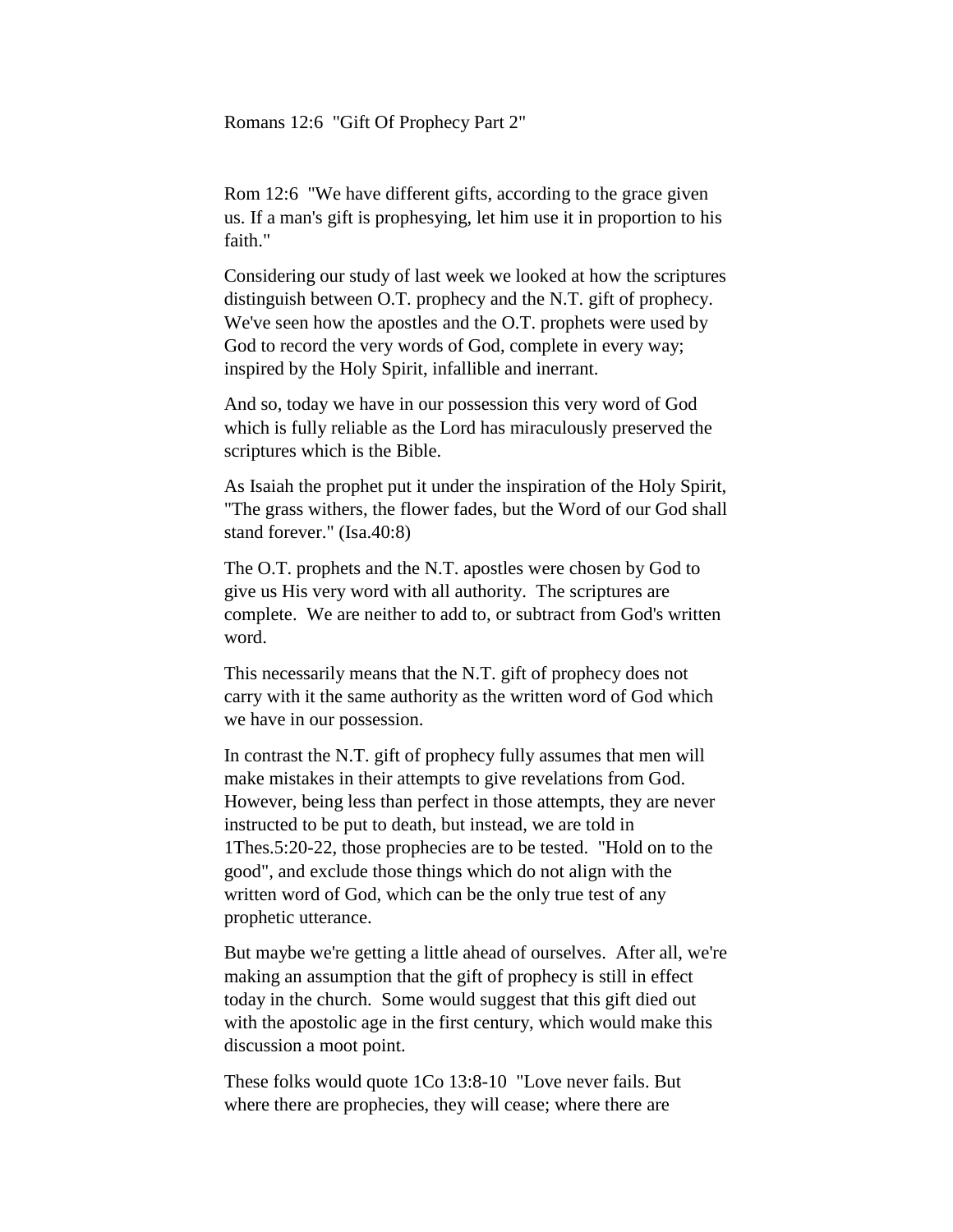tongues, they will be stilled; where there is knowledge, it will pass away. 9 For we know in part and we prophesy in part, 10 but when perfection comes, the imperfect disappears."

"When that which is perfect comes" or as the NIV puts it "when perfection comes", is what some people point to and conclude that it refers to the completion of the Bible, the perfect word of God.

Without getting into a lengthy discussion it must be pointed out that if the perfect thing referred to in 1Cor.13:10 is the Bible then we must also conclude that those things which will pass away as a result of its completion cannot be limited to prophecies and tongues as noted in 1Cor.13:8, because in that same verse is knowledge, and all knowledge has not passed away.

Others suggest that the "perfect" or "perfection to come" refers to Jesus. And though it would certainly include Him it seems that the word perfect, which can also be translated completion, is more likely to refer to the completion of all things where Jesus has completed His perfect plan once and for all and all things have come to pass according to His plan.

1Co 13:9 "For we know in part and we prophesy in part....." In other words, we know imperfectly because we are imperfect and we live in an imperfect world. We "prophesy in part." In other words, we prophesy imperfectly for the same reasons.

But when all of God's redemptive plan is completed we will no longer need these imperfect means to walk with God. Why? Well, Paul tells us in 1Co 13:12 "Now we see but a poor reflection as in a mirror; then we shall see face to face. Now I know in part; then I shall know fully, even as I am fully known."

Today we see things in the reflection of a sin-filled and sineffected world and so we see, in a spiritual sense, poorly. But there will be a time when we will see face to face. In other words, there will be no more dimness of reflection because we will be completed in glory, God's glory.

1Jo 3:2 "Dear friends, now we are children of God, and what we will be has not yet been made known. But we know that when he appears, we shall be like him, for we shall see him as he is."

When will Jesus appear where we will see Him as He is? At His coming in glory where we will be resurrected and meet Him in the air to be with Him forever more.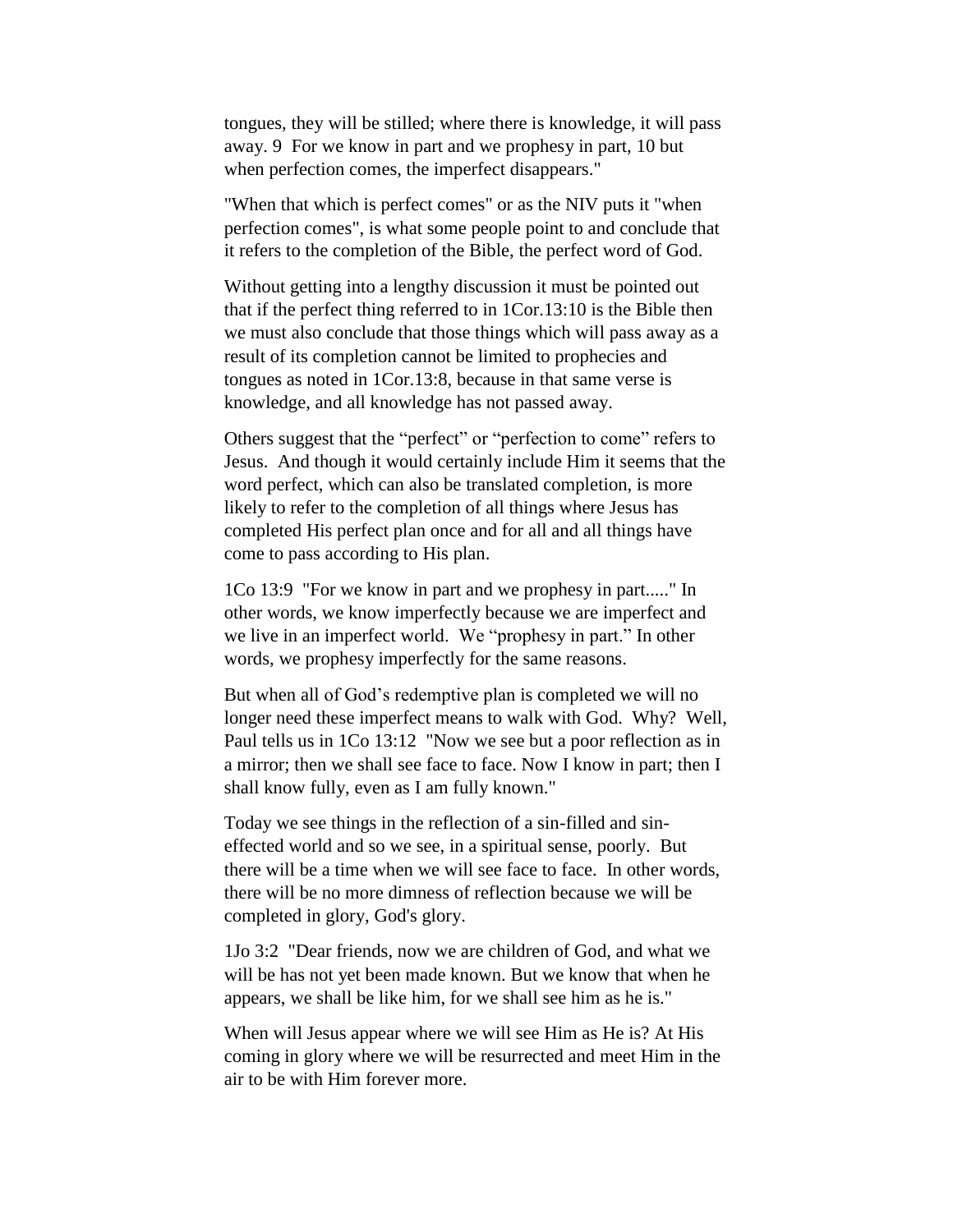And when will that happen? On the last day.

**John 6:39** <sup>39</sup> "This is the will of Him who sent Me, that of all that He has given Me I lose nothing, but raise it up on the last day.

**1 Thessalonians 4:16-18** <sup>16</sup> For the Lord Himself will descend from heaven with a shout, with the voice of *the* archangel and with the trumpet of God, and the dead in Christ will rise first. <sup>17</sup> Then we who are alive and remain will be caught up together with them in the clouds to meet the Lord in the air, and so we shall always be with the Lord. <sup>18</sup> Therefore comfort one another with these words.

And so as Paul says in 1Cor.13;12 ....."Now I know in part; then I shall know fully, even as I am fully known."

Our knowledge is partial or imperfect, our wisdom is partial or imperfect, our gifts, such as tongues and prophecy, is partial in that it's imperfect. But when perfection comes or is completed, when we see Christ face to face, we will no longer need the imperfect to commune with our glorious Lord.

Therefore, all which God gave to the church for its edification and its ability to know Him and love and serve Him are very much in need today and are still in effect for precisely the same reasons that they were needed in the first century, albeit though they are imperfect in the sense that they are used in and with imperfect vessels.

The gift of prophecy is with us today because the Spirit of God, who gives good gifts, is with us today. The question is what is the gift of prophecy and how is it to be properly used?

Paul says to seek after the gift of prophecy in 1Co.14:1 ...... "eagerly desire spiritual gifts, especially the gift of prophecy."

And again, keep in mind that Paul is not addressing apostles but an entire congregation of believers in Corinth, which assumes that all Christians within that congregation were to consider how God might be gifting any one of them in that church with this gift.

And unless there is a clear teaching on such gifts being abrogated this same message goes out to all churches in all ages.

The gift of prophecy is a wonderful way of how God personally enters into our lives with a word of encouragement and edification from His throne, but it is conveyed through His people by merely human words revealing a spiritual message from God, which is why they must be tested.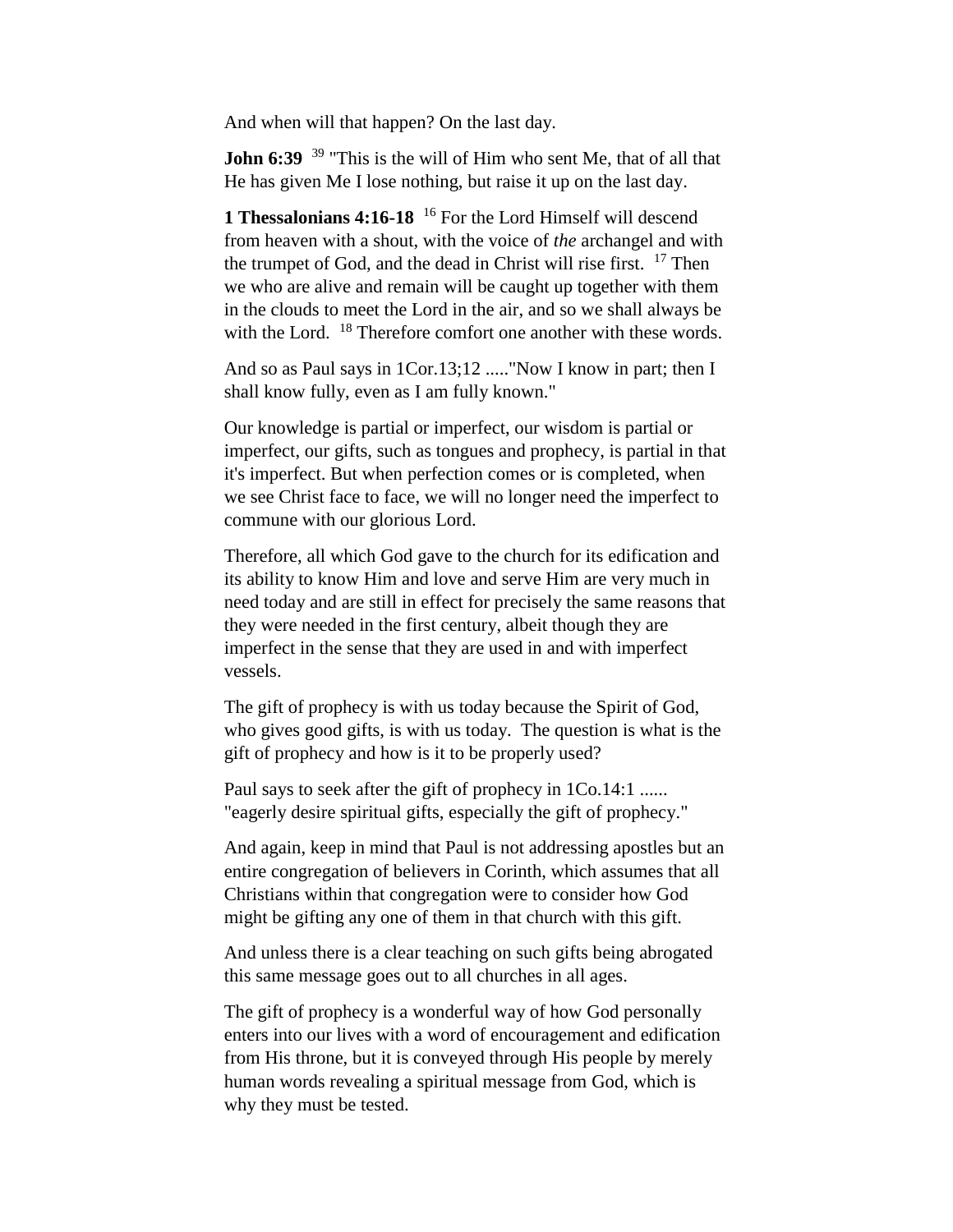The gift of prophecy is one of those gifts that lets us personally experience the reality of how Jesus is truly in our midst. Our Lord may give a word to lift us up, to inform us of His working in our lives and to direct us as we seek Him. But when we look at the gift of prophecy we must recognize its main function in the Body of Christ which also answers how it is to be used.

Paul makes it abundantly clear in 1CO 14:3 "But everyone who prophesies speaks to men for their strengthening, encouragement and comfort. Or as the NAS puts it: "But one who prophesies speaks to men for edification and exhortation and consolation."

If the gift of prophecy is being used in a way which violates these distinctives then we must question and test to see what we can recognize as coming from God.

For example someone may say they have heard a word from God and that in a short amount of time someone in your family will meet a tragic end and it will disrupt the whole church.

Question: Does this alleged prophecy edify the church? Does it exhort and console the Body? No! Therefore the test would have to question the validity of such a word as being prophetic in nature.

This brings up another important point. If anyone prophesies, they will have to submit to the scrutiny of such testing. Such testing will take into account as to whether this prophecy is edifying, exhorting or consoling. It must also take into account if what is said contradicts the written word of God.

The question is who does this testing? Well, one obvious answer would be the Pastor and elders who have been chosen by God to lead the church. But it would also include others who have the gift of prophecy who are familiar with God's prompting and have the spiritual sensitivity to distinguish the proper function of the gift.

But it could also include anyone in the church who is spiritual and knowledgeable of the scriptures. It may not necessarily be limited to the most mature in the faith. God may gift a babe in Christ with the gift of discernment, for example, and may use that gift to test such prophecies.

My point is that everyone in the church needs to be spiritually aware and alert and discerning. This gives everyone a real motivation for growing in Christ and being in His word so that nothing will slip through for prophecy when in fact it may be something which is not.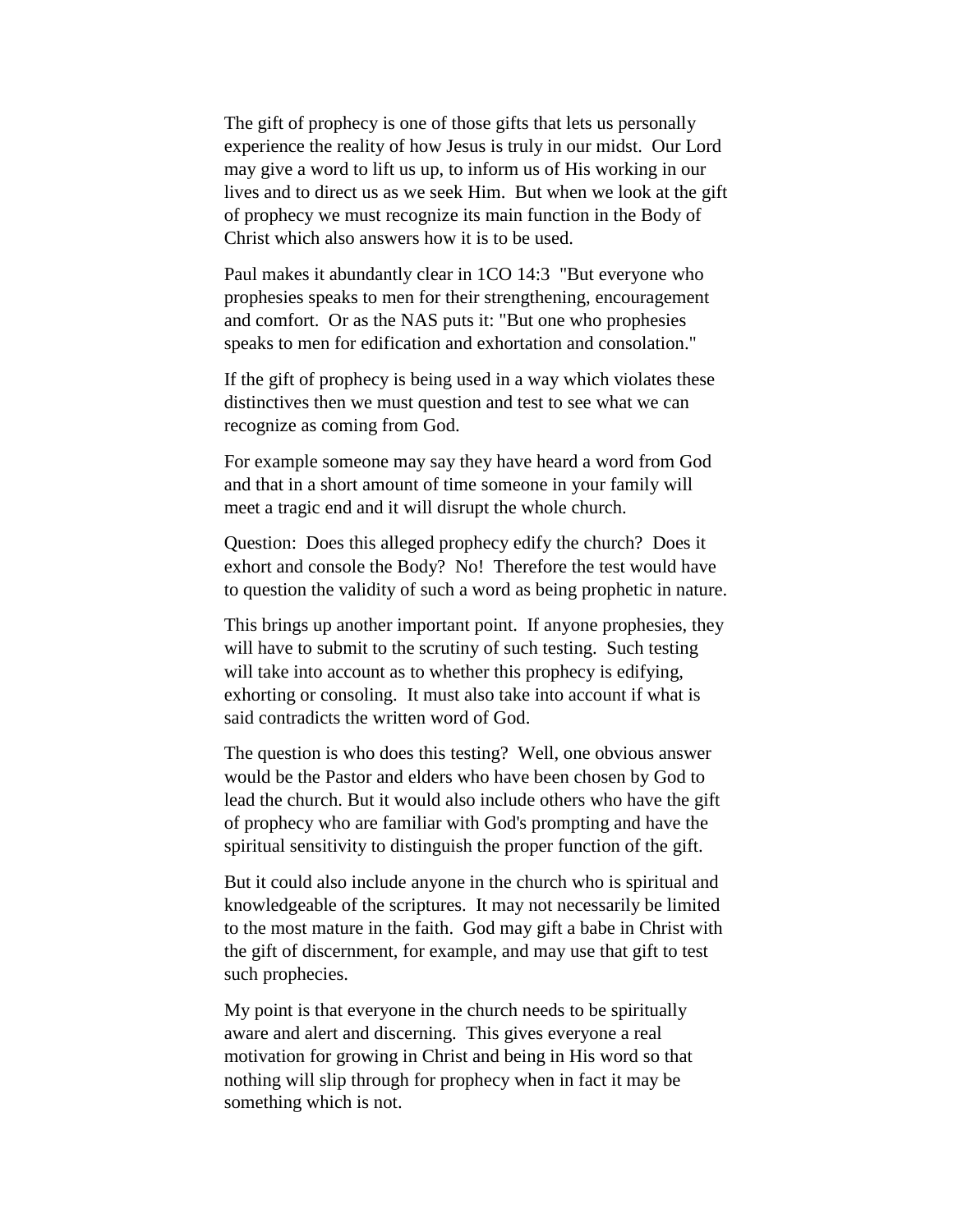Now someone might say, how does someone know if they receive a prophecy from God? Good question. And this brings up two points I mentioned in question form last week. Can a prophet prophesy at will? How do we know if someone has the gift of prophecy?

Can a prophet prophesy at will? The gift of prophecy is somewhat unique along with a couple of other gifts in that it is one of those gifts you cannot practice unless God gives you a revelation or an illumination.

Unlike the gift of teaching or the gift of mercy or the gift of hospitality, which we can practice any time the occasion calls for the practice of such a gift, the gift of prophecy is entirely up to the will of God to share something with someone before it can be used.

So how do we know if someone has this gift? Only if God reveals it as such. It is different from simply pondering a bible verse or having insight into spiritual truths which our own minds can do as we study the word of God to show ourselves approved.

The gift of prophecy is supernatural and you will know if God places an illumination in your heart and mind because it will be something you didn't consider. In a sense, it would be as though someone had whispered something in your ear that you weren't looking for.

It will clearly be a voice outside of yourself in the sense that your inner man will recognize it as the touch of God. It probably won't be a literal voice from God. But your spirit will recognize it as something unique.

So what do you do if you get such a prompting? You share it. Does that mean you get up in the middle of a worship service or in the middle of the Pastors sermon and blurt out this message from God?

Here we need to be careful. First we must realize that God may give a prophecy to someone wherever they are. It doesn't have to be in the context of a worship service. It may be in a bible study. It may be when you're in prayer. It may be while you're driving down the road.

Paul's exhortation to the Corinthian church was in the context of how they were using the gift of prophecy in an unbiblical way in a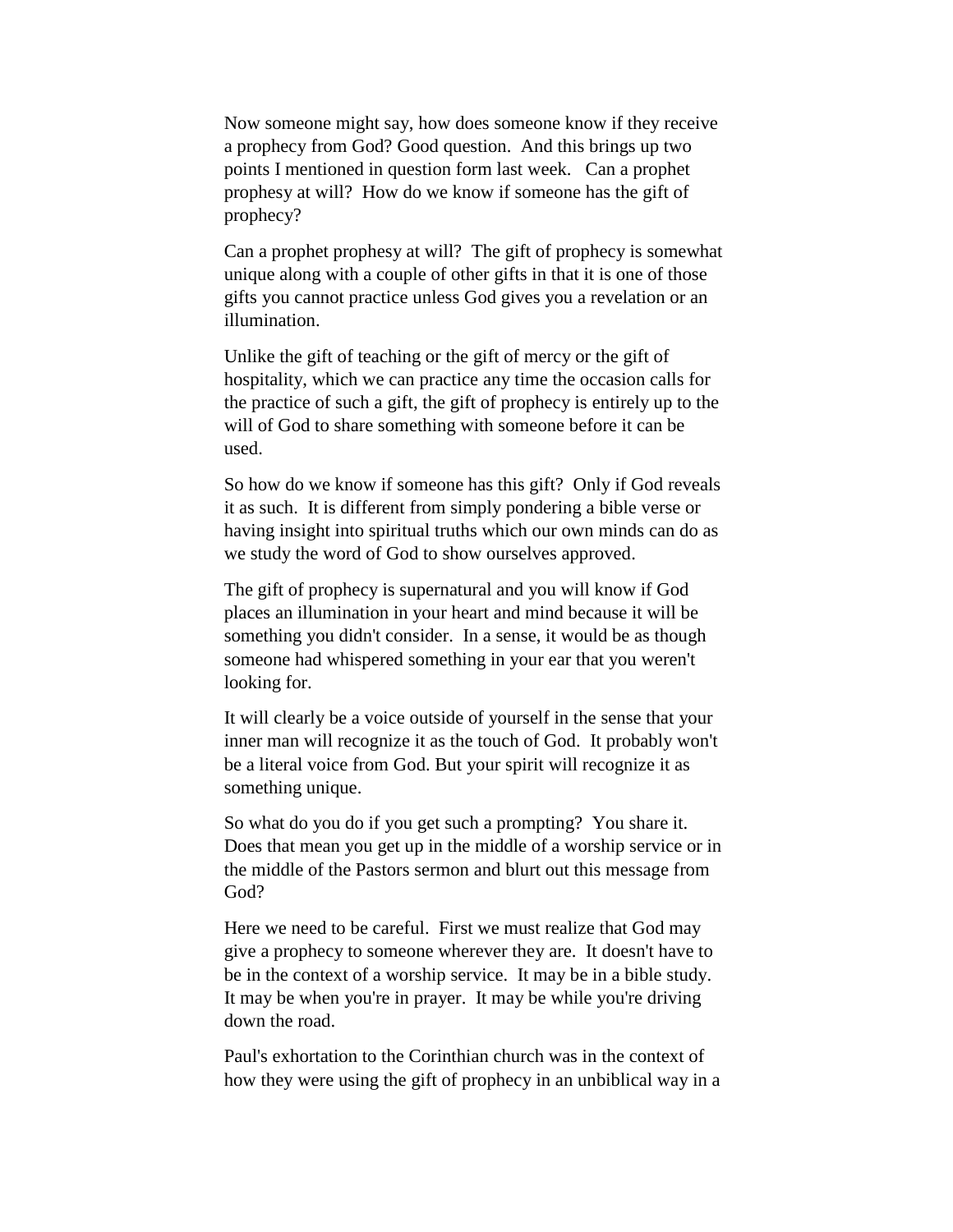worship setting. And therefore the instruction was directed towards the worship setting.

However, we must never forget that all that God does is according to order not chaos. And so Paul instructs the Corinthians.

1Co 14:29-33 "Two or three prophets should speak, and the others should weigh carefully what is said. 30 And if a revelation comes to someone who is sitting down, the first speaker should stop. 31 For you can all prophesy in turn so that everyone may be instructed and encouraged. 32 The spirits of prophets are subject to the control of prophets. (In other words the prophet is in control of this gift) 33 For God is not a God of disorder but of peace."

And so I would say that the gift of prophecy may be used within the context of a worship service, but it should never be used to replace or interrupt the teaching of the infallible, living word of God. In other words, to interrupt the Pastor who is feeding the Sheep, which Christ Himself has instructed His shepherds to do, would be disorderly and bring chaos to a time of order.

I believe there are appropriate times to share a prophecy in a worship setting. It may be before or after the message of God's word being delivered in a sermon. It may be in a worship setting like on a Thursday night or during a worship time as the men or ladies come together for their times of worship and study.

It may be in the context of a church fellowship which we have once a month. That doesn't mean you can only receive such a revelation at church or in the fellowship of other believers. We can't put God in a box. As I said, God may touch you anywhere. But the sharing of such revelations must be in the context of the Body or at least a portion of the body so that it may be tested.

It's very easy for any of us to embellish something God has shared with us. It's also tempting to try and fill in some of the blanks. What I mean by that is that often times prophecy is like a jigsaw puzzle. The Lord may give us a glimpse into something and not give us every detail.

If your revelation is general in nature then share it as a general revelation. If you're tempted to try and interpret such a prompting you could be adding your own wisdom and giving information that God didn't share with you. Again, this is why we test such prophecies.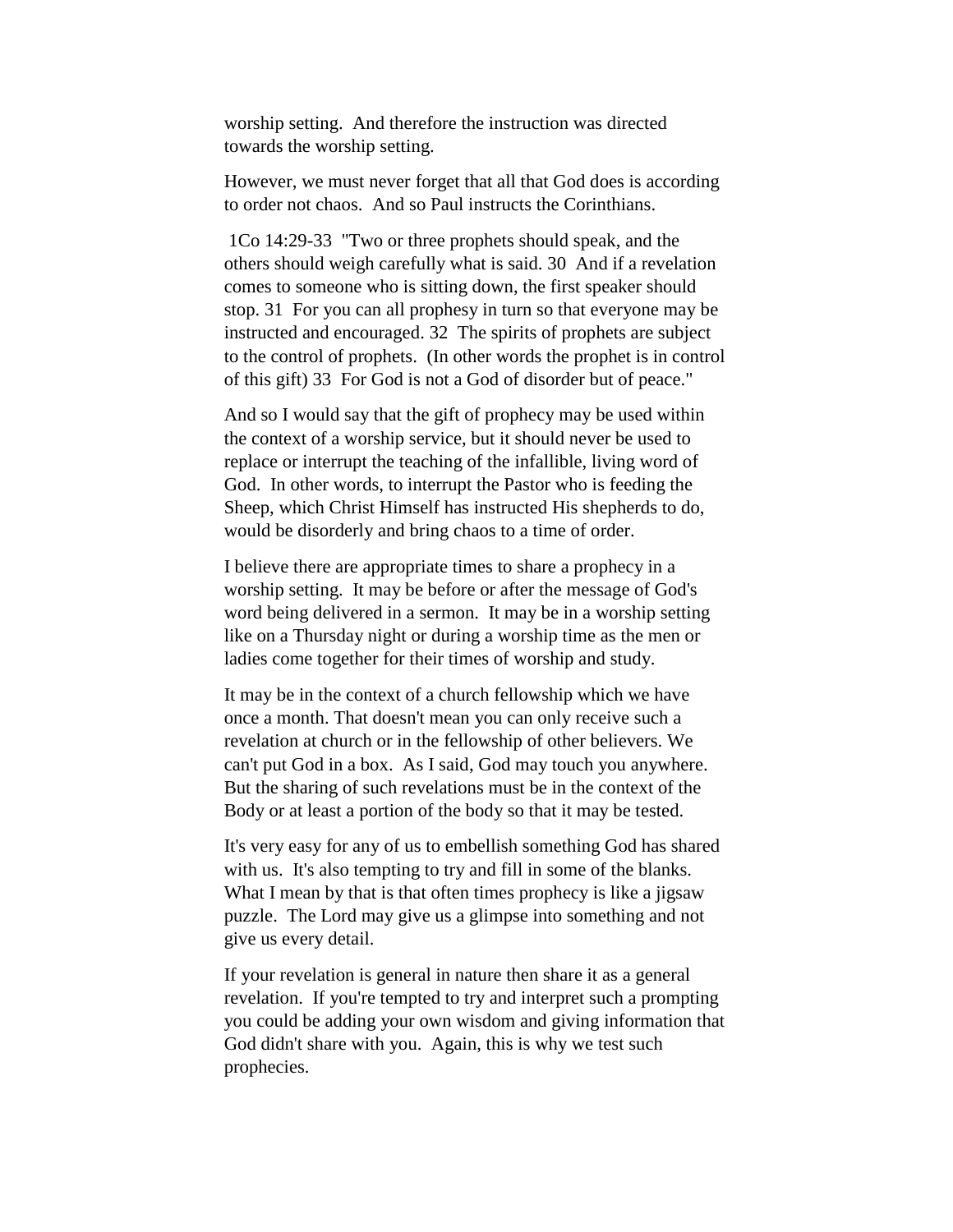Do we have examples of such prophecies in scripture that we can look at and get an idea of how God has prompted others? Sure. Timothy is an example of how one can be on the receiving end of a prophecy.

1Ti 4:14-16 "Do not neglect your gift, which was given you through a prophetic message when the body of elders laid their hands on you. 15 Be diligent in these matters; give yourself wholly to them, so that everyone may see your progress. 16 Watch your life and doctrine closely."

Notice here that the prophetic utterance was not delivered by an apostle, but through ordinary elders in a local congregation.

The NAS puts verse 16 as "pay close attention to yourself and to your teaching."

Evidently, as Timothy was being sent out to Pastor the Ephesian church, the elders, (probably of the Corinthian church as we see in Acts 18:1), prayed for him and in the time of prayer the Lord spoke to one or more of them and shared how the Lord was going to gift Timothy in a way so as to be an effective Pastor.

We're not told what gift was given to him, but it could have been any number of gifts including the gift of discernment, since he had to deal with many false teachers. I suspect it was not the gift of teaching since that gift was a prerequisite for being sent out, since an elder must be able to teach. If Timothy was being sent out then he must have been an apt teacher who these elders felt was able to instruct the church.

However, according to Eph 4:11, Pastor was a gift just as apostle or evangelist was a gift. He may have received the gift of Pastor at that time. One can be a gifted teacher and not have the gift of Pastor.

We have another example in the book of Acts that is sometime used to describe the gift of prophecy in action as Agabus the prophet has received a revelation from the Holy Spirit.

Act 21:10-13 "After we had been there a number of days, a prophet named Agabus came down from Judea. 11 Coming over to us, he took Paul's belt, tied his own hands and feet with it and said, "The Holy Spirit says, 'In this way the Jews of Jerusalem will bind the owner of this belt and will hand him over to the Gentiles.'" 12 When we heard this, we and the people there pleaded with Paul not to go up to Jerusalem. 13 Then Paul answered, "Why are you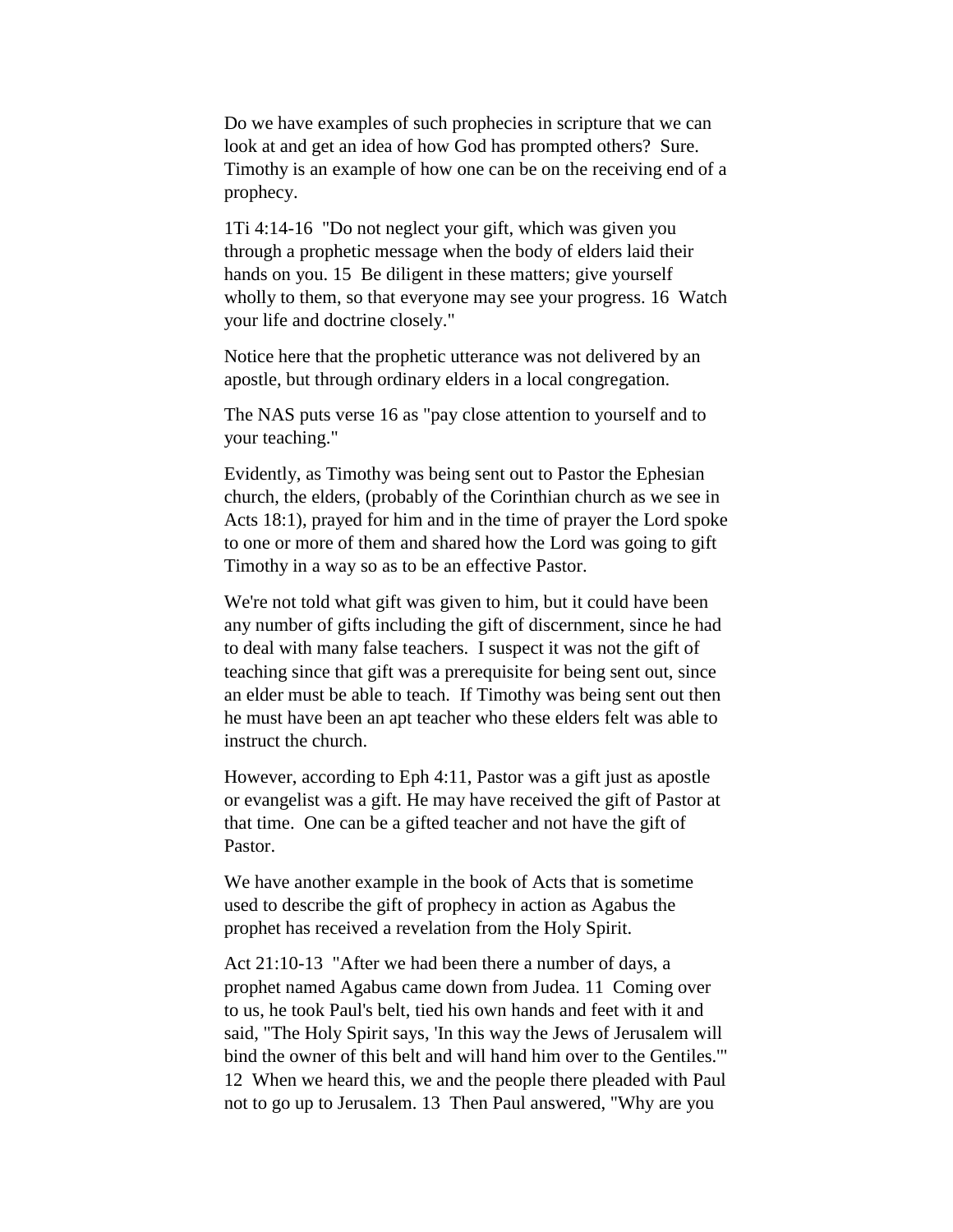weeping and breaking my heart? I am ready not only to be bound, but also to die in Jerusalem for the name of the Lord Jesus."

In this instance the prophet Agabus reveals something that he asserts was from the Lord which would bring his revelation into question if in fact this is the gift of prophecy being practiced.

The first thing is that it begs the question of whether or not this revelation meets those three requirements mentioned in 1CO 14:3 "But everyone who prophesies speaks to men for their *strengthening, encouragement and comfort."*

Was Paul being strengthened, encouraged and comforted by this word? It doesn't appear so. In fact in Acts 21:13 he say's, "Why are you weeping and breaking my heart?"

Agabus may certainly have received something from the Lord, but it may have been a word of knowledge rather than a prophecy. I'm not suggesting that Agabus delivered this as a prophecy, but it's interesting to note that Agabus is conspicuously called a prophet.

But again, simply because he is identified as a prophet, which assumes he had the gift of prophecy, does not deny that he had other gifts. And as I just alluded to he may have been practicing the gift of knowledge which is for another study.

But assuming this is the gift of knowledge we can see how the wisdom of the prophet might get in the way of the details which were not given by the Spirit and which Agabus seems to fill in himself.

Look closely at the revelation. "The Holy Spirit says, 'In this way the Jews of Jerusalem will bind the owner of this belt and will hand him over to the Gentiles.'"

Now if the Holy Spirit had in fact given these very details then we would expect them to be 100% correct. Are they? Well, the fulfillment of this word that Agabus received is found in the same chapter of Acts.

Act 21:27-33 "When the seven days were nearly over, some Jews from the province of Asia saw Paul at the temple. They stirred up the whole crowd and seized him, 28 shouting, "Men of Israel, help us! This is the man who teaches all men everywhere against our people and our law and this place. And besides, he has brought Greeks into the temple area and defiled this holy place." 29 (They had previously seen Trophimus the Ephesian in the city with Paul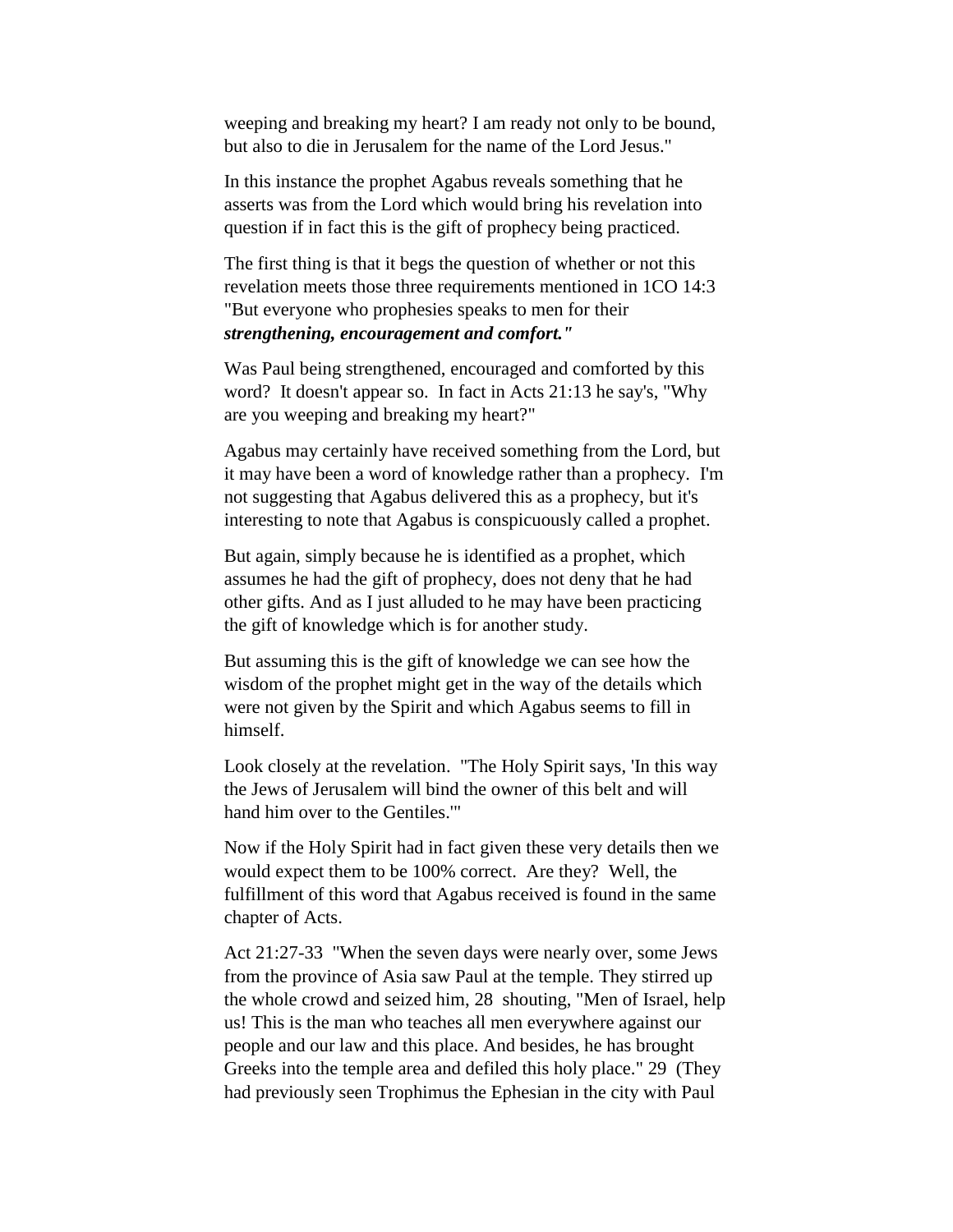and assumed that Paul had brought him into the temple area.) 30 The whole city was aroused, and the people came running from all directions. Seizing Paul, they dragged him from the temple, and immediately the gates were shut. 31 While they were trying to kill him, news reached the commander of the Roman troops that the whole city of Jerusalem was in an uproar. 32 He at once took some officers and soldiers and ran down to the crowd. When the rioters saw the commander and his soldiers, they stopped beating Paul. 33 The commander came up and arrested him and ordered him to be bound with two chains. Then he asked who he was and what he had done."

Paul had in fact gone to Jerusalem which was part of Agabus' utterance from God. So far so good. But instead of the Jews binding Paul and then delivering him over to the Gentiles, the Jews are trying to kill Paul. Instead, it was the Gentiles who bound Paul saving his life from the Jews in the process.

Is this not nit-picking? Of course. But it illustrates that even if we get a word from the Lord we need to be careful not to add our own interpretation in the process which again takes us back to why all revelations and promptings must be tested by the word of God.

Suppose Agabus had said that, 'you will be bound in Jerusalem Paul', but then felt to add, reasoning that this would be a great opportunity for Paul, 'but a great conversion will take place among the Jews because of your presence.'

That's not what happened. How disheartening it would have been had that been what Paul was looking forward to. With every gift from God comes the responsibility to use it responsibly. I'm not suggesting that Agabus did this when he gave his revelation in Acts or that he was not a true prophet. I'm simply suggesting that each person in the Body of Christ has gifts and Agabus was using his. Could he have added something which God didn't reveal? If he's a human being, certainly.

I brought up two other questions last week which I'll quickly address. Is teaching in the church the same as prophecy? Why are women allowed to prophesy but not to have authority over the church?

As to the gift of prophecy being a form of teaching from the pulpit this simply isn't the case precisely because women are not only allowed to prophesy but are encouraged to do so.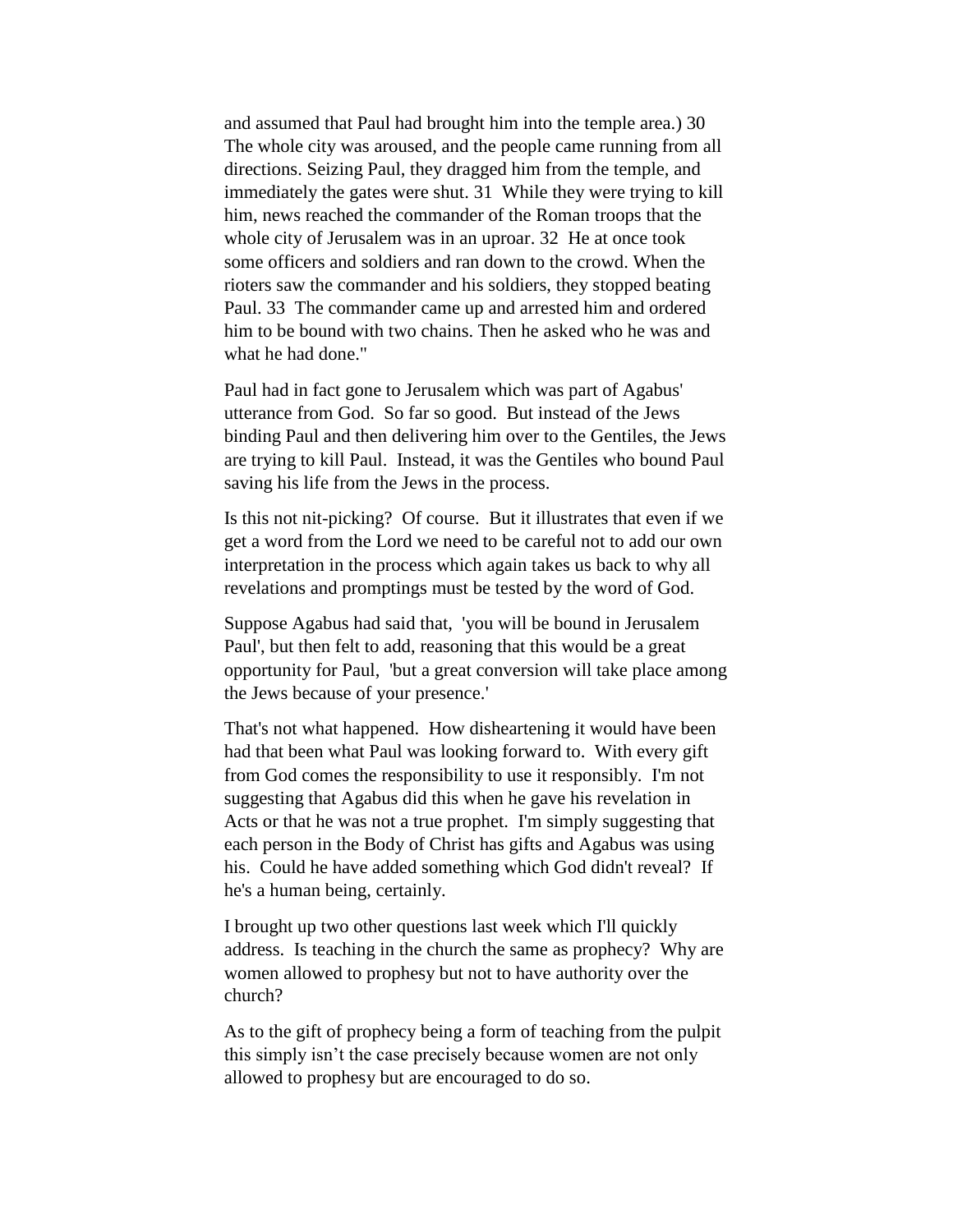NAU **1 Corinthians 11:5** But *every woman* who has her head uncovered *while praying or prophesying* disgraces her head, for she is one and the same as the woman whose head is shaved.

And yet we are told when it comes to having authority over men, as would be the case in a pastoral setting where preaching and teaching the body is central, women would be excluded from that type of authority.

**1 Timothy 2:11-12** <sup>11</sup> A woman must quietly receive instruction with entire submissiveness. <sup>12</sup> But I do not allow a woman to teach or exercise authority over a man, but to remain quiet.

By the way, this restriction of authority to women seems to be implied in a section in 1Corinthians that is obviously in the context of prophecy.

**1 Corinthians 14:34-35** <sup>34</sup> The women are to keep silent in the churches; for they are not permitted to speak, but are to subject themselves, just as the Law also says.  $3\overline{5}$  If they desire to learn anything, let them ask their own husbands at home; for it is improper for a woman to speak in church.

A woman cannot keep silent in every sense if she is allowed to prophesy according to the word of God. Therefore, whatever type of speech that is implied in 1Corinthians 14:34-35 must necessarily be attached to a speech that restricts the authority reserved only for men in the church.

This might include teaching in the sense that in the testing of the prophecy a woman may be restricted since the testing itself would be a form of authority over the prophet which could certainly include a man.

There are many instances in the word of God where teaching and preaching are addressed and they are not in the context of the gift of prophecy being employed.

Again, this shows that the gift of prophecy is not the designed gift and tool used by God to govern and instruct the church. Instruction is primarily through the teaching of the word of God and when I teach on the gift of teaching we'll see this more clearly.

You need only go to the Pastoral epistles, which are 1st and 2nd Timothy and Titus and see the myriad of references to the great responsibility of how the Pastor must be teaching and instructing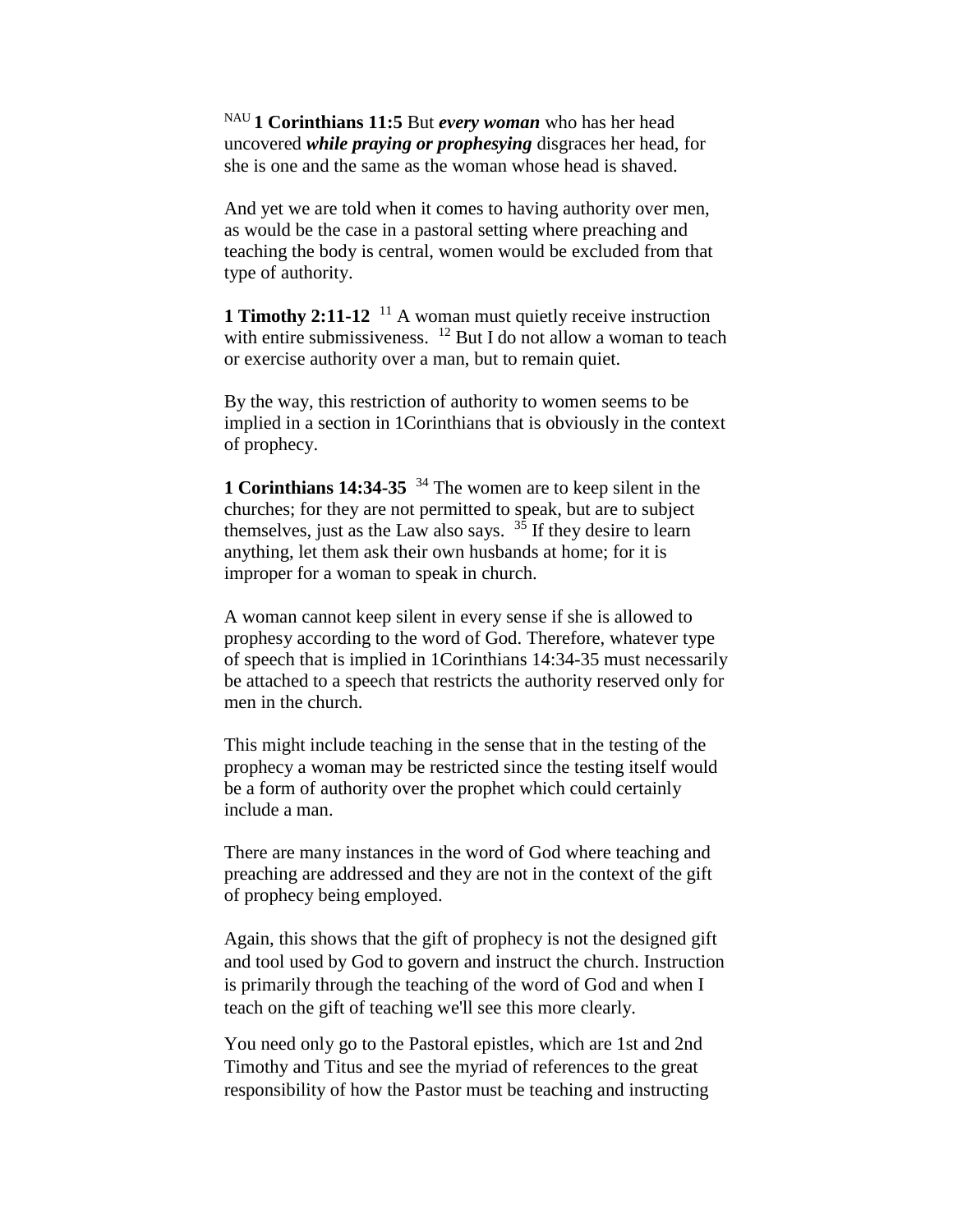from the word of God so that the church may be built up. They were not to rely on the gift of prophecy for such feeding of the sheep.

The word of God makes it plain that women play a vital role in the church. They are given the privilege and responsibility to use their gifts in the Body of Christ. But with any gift it is to be used in the context of their role.

When I was in leadership at Calvary Chapel Fort Lauderdale I was given the privilege to use the gift of teaching which God has given me. But since my role did not include Pastor I was not given that privilege.

In a similar way women's roles in the church do not include the authority to rule over the church. In the context of their role, within the Body of Christ, they are still to use their gifts which could include any gift which is not given for the sole purpose of authoritative rule such as Pastor, or elder.

We might include in that list Deacon, but only to the extent that ruling over the church is involved in that capacity. And so women may be deacons according to the role of their service.

Three words in the Greek describe deacon with two of them coming from the one word *Diakonos*. It literally means to serve or be a servant. To suggest that women can't serve is to miss the point of how they too must exercise their gifts.

But to have the office of Deacon, which is to rule, in a sense, over such ministry, is reserved for men. In fact, when the apostles were trying to resolve a problem in the early church concerning the serving of food to widows of both Greek and Hebrew background, they instructed that seven men be chosen to rule over the organization of such a task.

Now to suggest that these seven men were the only ones who actually served tables in that instance is short-sighted. Surely these men employed women to help with the job of meeting the need.

But, since the gift of prophecy is not a gift used primarily in an authoritative ruling capacity it's a gift women can and should use, providing God has gifted them as we see in the case of the daughters of Phillip the evangelist in the book of Acts.

**Acts 21:8-9**  <sup>8</sup> On the next day we left and came to Caesarea, and entering the house of Philip the evangelist, who was one of the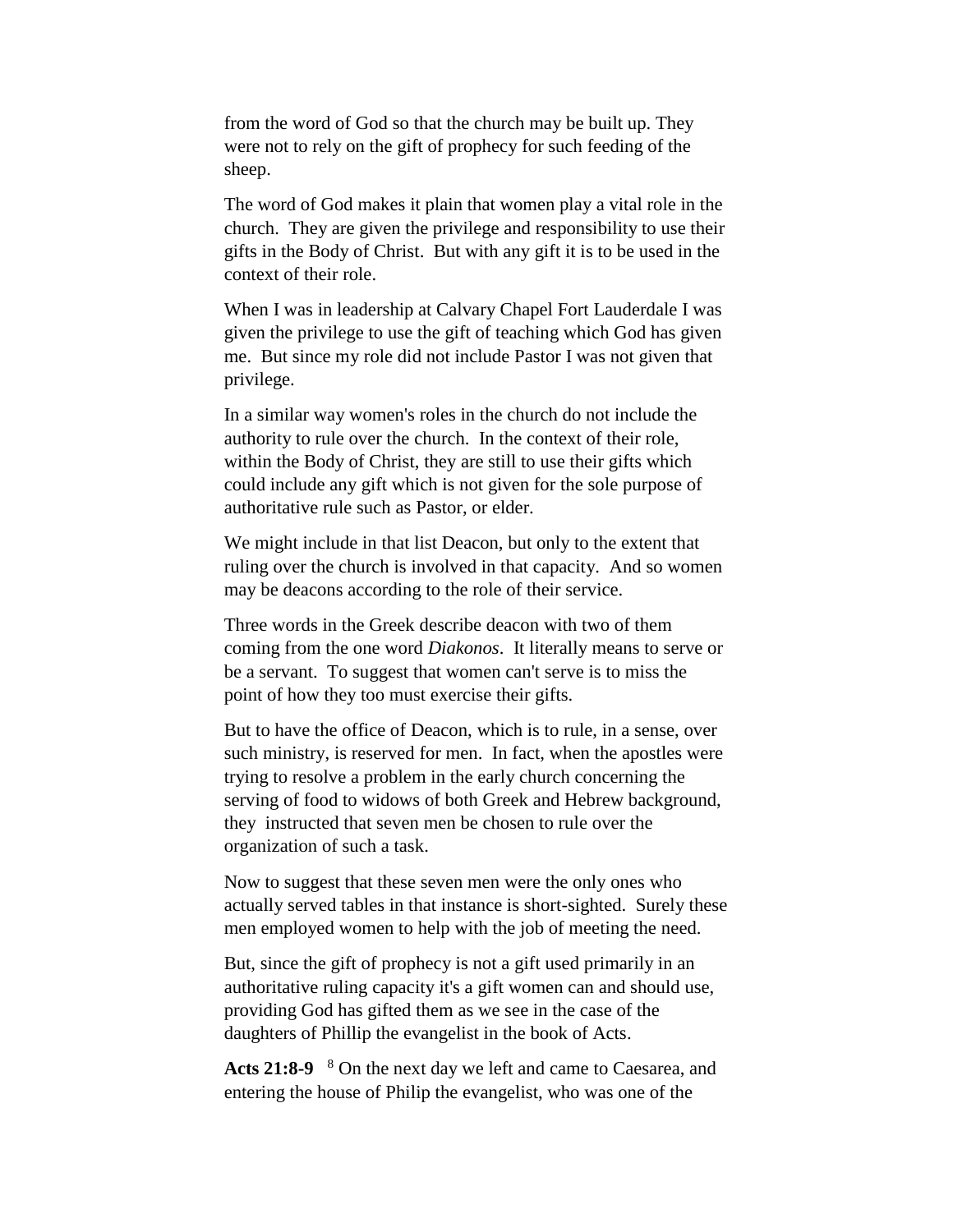seven, we stayed with him. <sup>9</sup> Now this man had *four virgin daughters who were prophetesses.* 

And of course the prophet Joel prophesied this very thing.

Joe 2:28-29 "And afterward, I will pour out my Spirit on all people. Your sons and *daughters* will prophesy, your old men will dream dreams, your young men will see visions. 29 Even on my servants, *both men and women*, I will pour out my Spirit in those days."

The gift of prophecy is a wonderful way in which God blesses us and encourages, exhorts and comforts us. If you think you have the gift of prophecy let me know and I'll share with you how you might use it here.

But, we should be praying that any gift be used in love and not for our own glory or status as Paul describes in 1Cor.13. Along with seeking this gift there should be the attitude that we would be content with any gift God gives us and that we should be growing and maturing in our walk with God if we are to utilize any of His gifts effectively in His power.

Are you studying His written word and growing in His knowledge and grace to be used for the building up of the body today, or are you waiting for a bolt from heaven to strike you and show you with letters engraved in the clouds before you begin to serve and glorify Christ in your daily life?

If you're not sure what gifts you have from God ask others what they see in your life which might indicate how God is using you. This, by the way, is one reason it's so important to be plugged into a local body. The rest of the Body is able to utilize their gifts to often times encourage you in yours.

If you seem to receive very pronounced promptings from God which you didn't dream up on your own, it may be God prompting you to share something He desires this body to hear, and you may in fact have the gift of prophecy, which will be put to the test from God's written word.

But that same kind of attitude should be applied to any gift which is used to build up the Body of Christ. We should always apply discernment that checks teachings or any other gifts which may be used, against God's word.